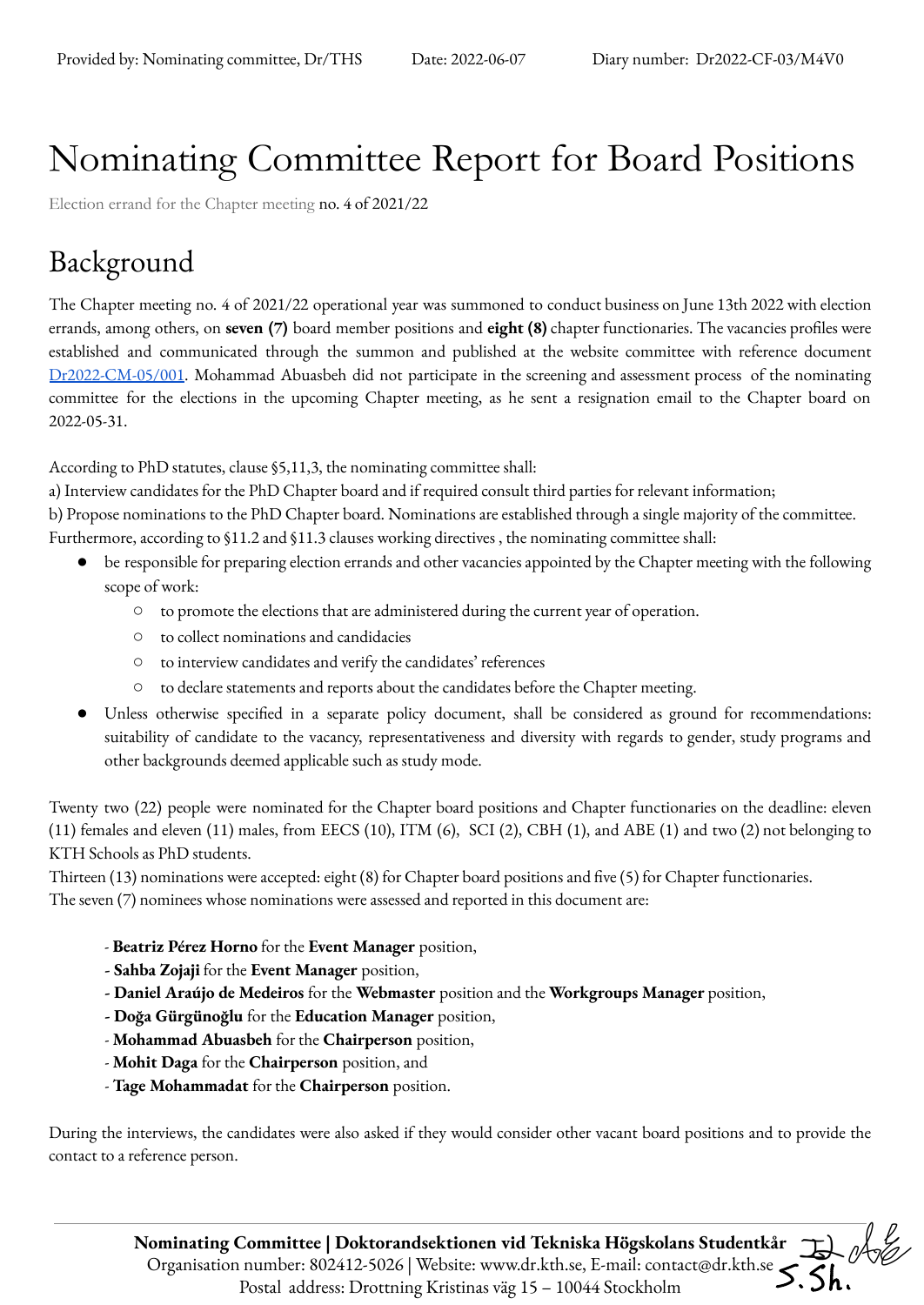

Page 2 of 4

With that in mind, the nominating committee would like to state to the Chapter meeting that the following candidates are suitable for the election as board members:

- **[Beatriz Pérez Horno](https://www.kth.se/profile/bph)** for the **Event Manager** position, based on her qualities displayed during the interview. **Beatriz**  has expressed interest, enthusiasm, and understanding toward this position. She looks forward to organizing interdisciplinary study groups for PhD students from different fields to get to know about each other, as well as groups for different social and technical activities, e.g., sports, general skills, etc. While her main interest is in the organization of events, she is also open to other board positions related to events and marketing.
- **[Sahba Zojaji](https://www.kth.se/profile/zojaji)** for the **Event Manager** position, based on his qualities displayed during the interview. **Sahba** has expressed interest, enthusiasm, and understanding toward this position. He is the current Event Manager of the PhD Chapter. If re-elected, he wants to focus on organizing more company visits. He is also open to other board positions related to events.
- **[Daniel Araújo de Medeiros](https://www.kth.se/profile/dadm)** for the **Webmaster** and **Workgroups Manager** positions, based on his qualities displayed during the interview. Daniel has expressed interest, enthusiasm, and understanding toward these two positions. He has accepted both nominations, expressing preference for the role of Workgroup Manager. He has experience in maintaining a blog and representational experience in salary negotiations during his previous employment.
- **[Doğa Gürgünoğlu](https://www.kth.se/profile/dogag)** for the **Education Manager** position, based on his qualities displayed during the interview. Doğa has expressed interest, enthusiasm, and understanding toward this position. If elected, his main focus would be to efficiently convey the feedback on third-cycle education to KTH faculty and related committees. He thinks a way of improving the quality of courses is to make them more research oriented. While he is mainly interested in the role of Educational Manager, he is open to fill other roles.
- **[Mohammad Abuasbeh](https://www.kth.se/profile/abuasbeh)** for the **Chairperson** position, based on his qualities displayed during the interview. **Mohammad** has expressed interest, enthusiasm, and understanding toward this position. He is the current Chairperson and the former Treasurer of the PhD Chapter board. He wishes to follow up with the current activities, especially in relation to the new Aliens Act (migration), and would therefore continue in his leadership position. During the interview, he signaled that he would not be interested in covering other vacant board positions. If elected, his top priorities would be:
	- Allow PhD students to develop Swedish skills both as credits and as part of departmental duties,
	- Having regular surveys as standard practice to monitor and address issues with the PhD student experience, and
	- Developing better structures and procedures to organize activities at school level.
- **[Mohit Daga](https://www.kth.se/profile/mdaga)** for the **Chairperson** position, based on his qualities displayed during the interview. **Mohit** has expressed interest, enthusiasm, and understanding toward this position. He has been a previous Vice-chair and a previous Workgroups Manager of the PhD Chapter board. He has explained in detail how he plans to steer the activity of the board if elected as Chairperson. During the interview, he signaled that he would not be interested in covering other vacant board positions.

If elected, his top priorities would be: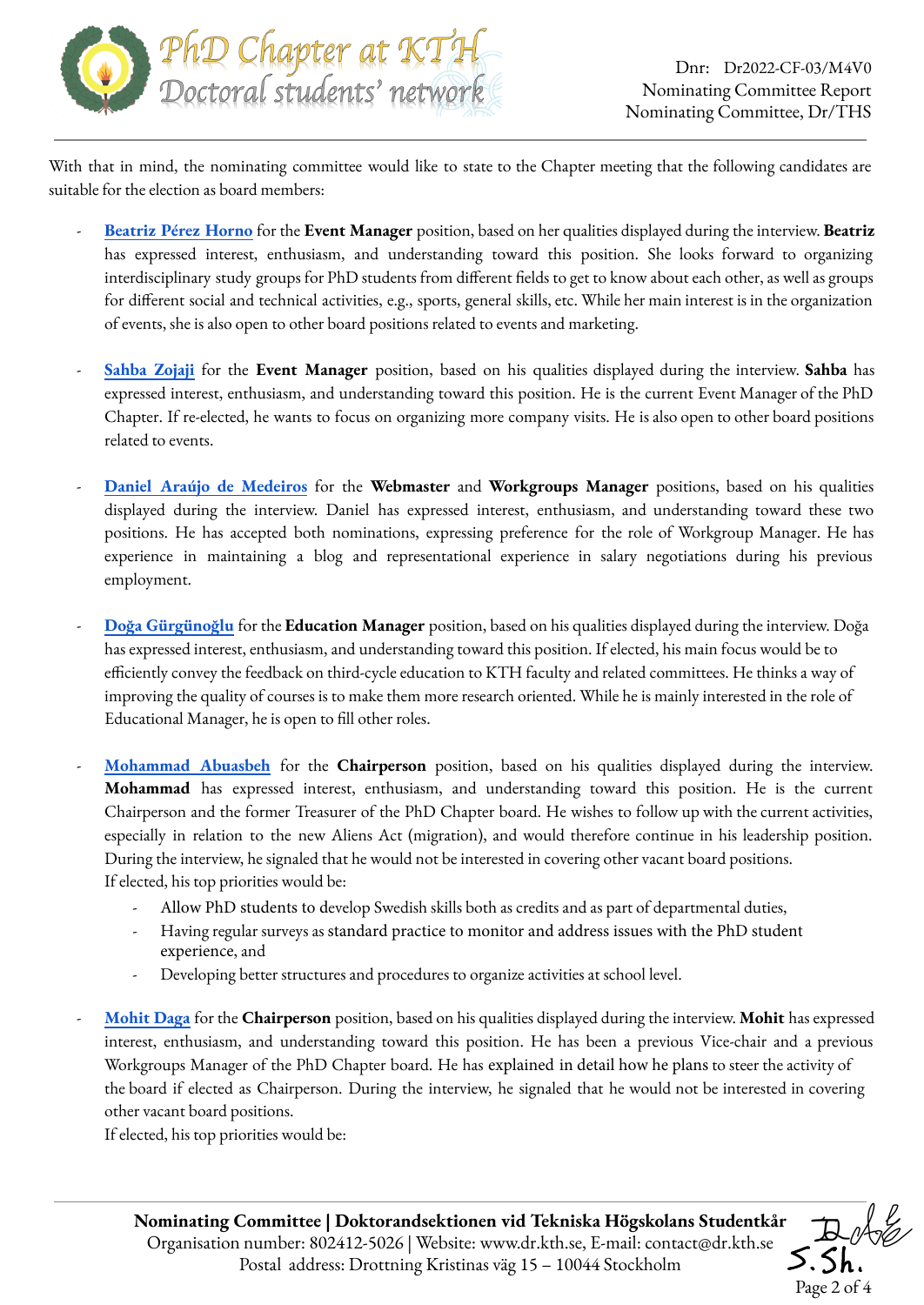

- Engage PhD students more: increase the participation of students in the Chapter activities and provide means for networking through organized activities, such as boot camps,
- Enable PhD students more: use increased participation to create communities, and
- Empower PhD students: provide the means and support fro those communities (School Council, Functionaries, and Associations) to become self-sufficient.
- **[Tage Mohammadat](https://people.kth.se/~tagem/)** for the **Chairperson** position, based on his qualities displayed during the interview. **Tage** has expressed interest, enthusiasm, and understanding toward this position. He has been a board member and Vice-chair of the PhD Chapter board. While he is mainly interested in a Presidium position (Chair or Vice Chair), he is potentially open to fill any vacant board position (except for the role of Treasurer) for the benefit of the Chapter. If elected, his top priorities would be:
	- Support all central-level initiatives that promote good practices in third cycle education and supervision,
	- Strengthen the local level (School council and PADs) to monitor fair treatment of PhD students as individuals and communities, and
	- At a university level, he would like to ensure that KTH starts supporting PhD students regarding the migration laws, and KTH acts in line with the EU Charter for researchers.

Additionally, the nominating committee received a number of nominations for Chapter functionary positions, out of which five (5) nominations were accepted by the nominees:

- **- [Elina Charatsidou](https://www.kth.se/profile/elinach?l=en)** for the Head of Female Doctoral Committee (WoP),
- **- [Valentina Leva](https://www.kth.se/profile/cvleva)** for the Head of Female Doctoral Committee (WoP),
- [Federico Izzo](https://www.kth.se/profile/izzo) for member of the nominating committee.
- [Mohit Daga](https://www.kth.se/profile/mdaga) for member of the nominating committee, and
- **- [Mohit Daga](https://www.kth.se/profile/mdaga)** for Standard Bearer.